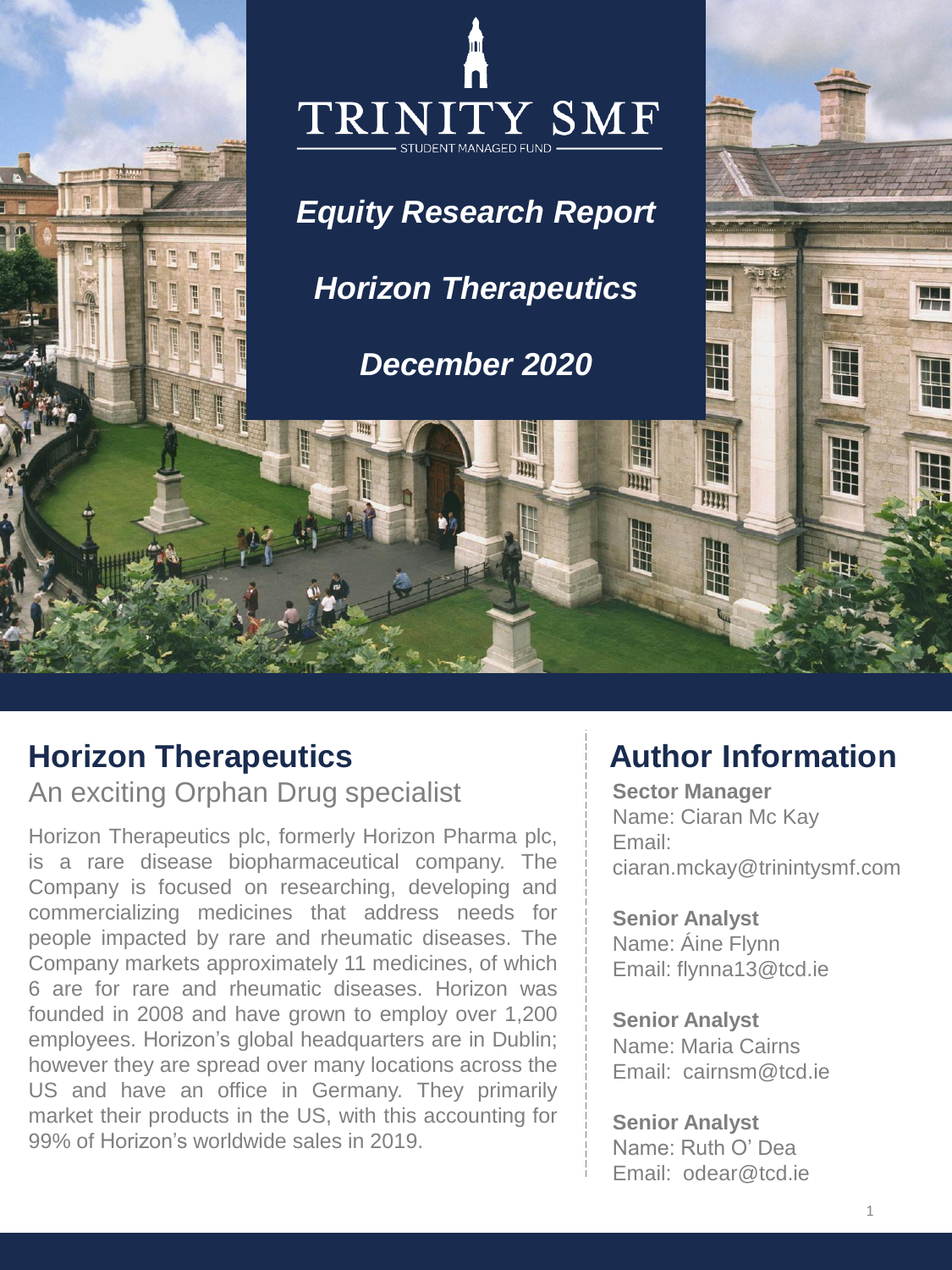#### **Geographic Breakdown**



#### **Revenue YTD vs 2019 (\$MM)**



**Revenue breakdown**





## *Business Overview*

Horizon Therapeutics are a Dublin based biopharmaceutical company that develops, and commercializes late-stage biopharmaceutical therapies for the treatment of pain, inflammation and orphan diseases. Orphan drugs account for 92% of revenue, with 52% of revenue in 2020 coming from blockbuster drugs Krystexxa and Tepezza.

- Tepezza is the first and only therapy on the market for chronic Thyroid Eye Disease (TED) with peak sales >\$3bn expected. It received market market authorization in Q1'20 and Horizon have already raised financial year 2020 sales guidance from \$650m to \$800m for the drug.
- Krystexxa is currently the only markets therapy for uncontrolled gout. Currently Horizon treat about 4,000 people in the USA but believe there is a market of c.100,000 people. Peak sales of \$1bn are expected in the future.

Horizon's geographic exposure is heavily weighted towards the USA with 99% of revenue deriving from America. They have stated their intent to pursue global expansion particularly with TEPEZZA in Japan.

In the nine months ended September 30<sup>th</sup> 2020 Revenue has grown 55.4% yoy as well as improving their bottom line performance significantly from a Net Income loss of (-\$19.75m) through 30th September 2019 to a Net Income profit of \$199.24m through September 30<sup>th</sup> 2020.

## *Investment Thesis*

- They have beaten analyst estimates for 10 quarters in a row with an average earnings surprise of 53.49%.
- They have a growing market share in the lucrative rare diseases industry with high margins and less threat of competitors or generics entering the market after expiration of patents.
- Horizon have made massive strides to consolidate their balance sheet and have an impressive 3.5x current ratio as well as a 3.1x quick ratio, holding \$1.725bn of cash and short-term investments. Their Altman Z-score of 6.75 further reiterates their efforts to secure the balance sheet.
- Their excellent top and bottom line is expected to continue into 2021 and beyond with analysts constantly revising estimates.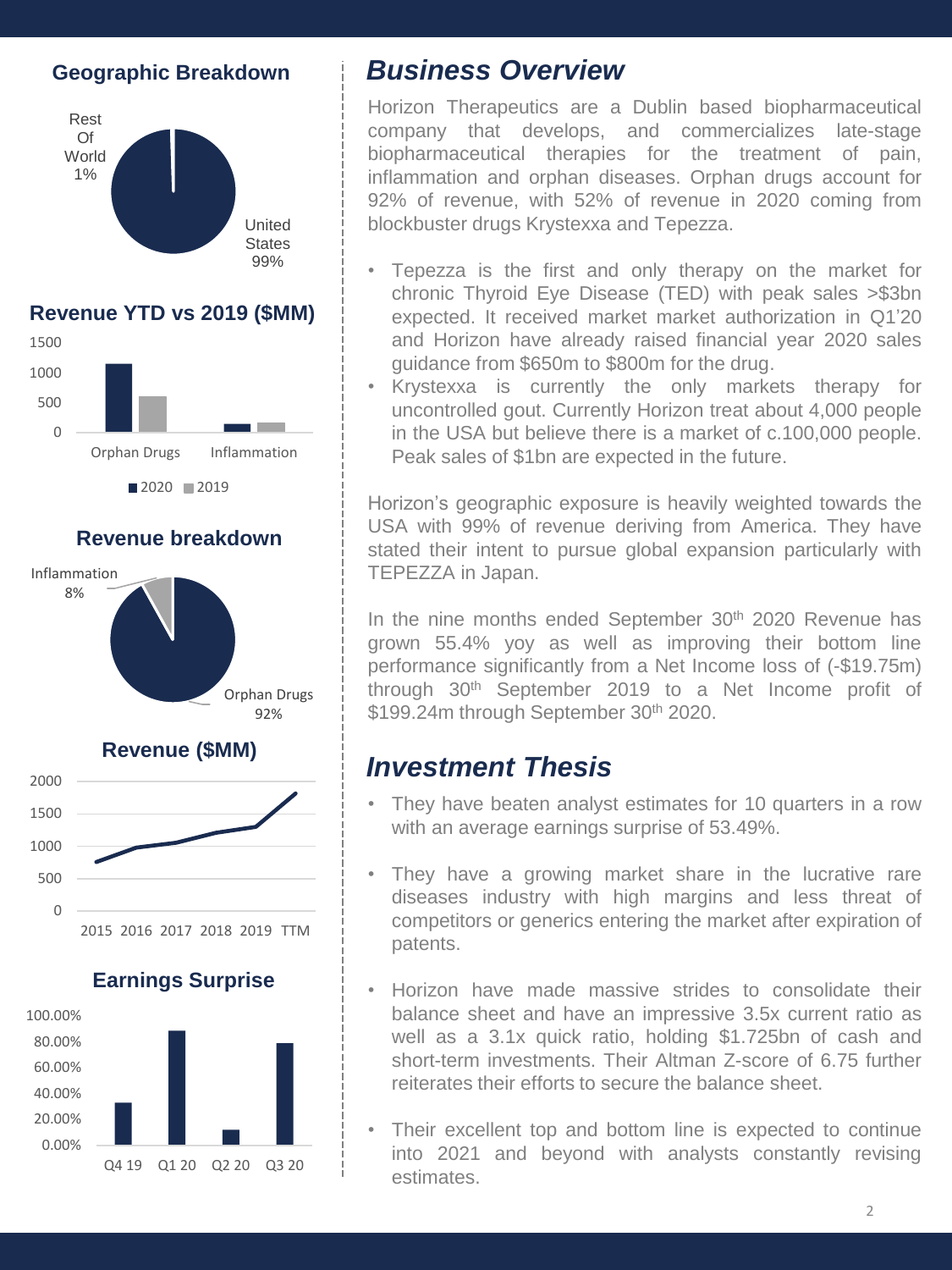

Orphan Drug 20%

No Competition 46%

In recent years we have seen a huge shift in therapeutic focus towards rare-diseases and orphan drugs. By 2024, orphan drugs are expected to account for 20% of prescription sales despite only 5% of rare diseases having a pharmacotherapy. Growth in orphan drugs is high with sales expected to grow at 12.3% CAGR between 2019-2024 (vs 6.8% for non-orphan) with the average orphan drug costing 4.5x a non-orphan drug.

As defined by law, according to Deloitte rare disease populations make up less than 200,000 people out of a population of 325 million in the USA, less than 256,000 out of a population of 512 million in Europe and 50,000 people out of a

Some key benefits of orphan drug production are:

population of 125 million people in Japan.

- Extended market exclusivity in Europe & USA
- Up to 50% tax credit on R&D costs in the USA
- Grants & subsidies issued for development as well as user fee charges under PDUFA being waved.
- 46% of orphan drugs no longer patent protected do not face generic competition.

Big pharmaceutical companies have recognised the benefits associated with orphan drugs as a high margins, high growth industry and smaller companies have become prime acquisition candidates. The lower risk of generics and biosimilars also is highly attractive as the market is often seen as too small for competitors to enter.

# *Risks*

- *1. Geographical Exposure:*
- *99% of revenue comes from the US*
- *The must look to expand operations reducing risk associated with their low geographic exposure.*
- *They have looked at Japan as a particular opportunity to expand*
- *2. Competitors*
- *52% of revenue comes from two key revenue drivers*
- *Biosimilars or the entry of generics after patent expiration would severely affect bottom line.*
- *3. Market Penetration*
- *TEPEZZA has only 12% market penetration thus far*
- *Horizon needs to spread awareness of the disease in order to extract full revenue potential*
- *4. Cost Control*
- *Horizon have significantly increased marketing & sales expenses*



Generic **Competition** 54%



## **Competition after patent expiry**







**Drug Market Breakdown 2024**

**Orphan Drug Sales EST (\$ bn)**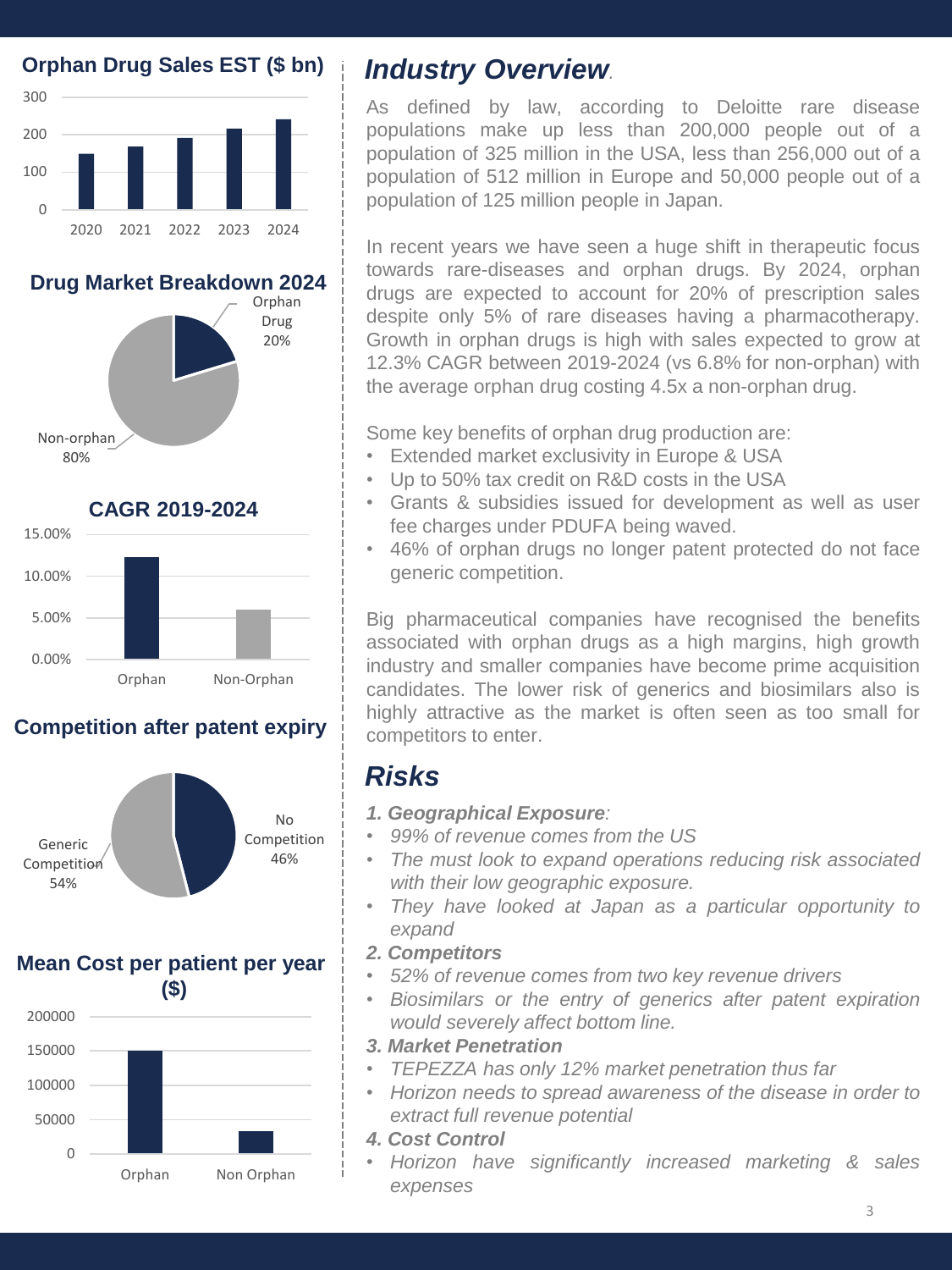# *Financial Summary*

*Income Statement*

|               | 2018    | 2019  | 2020E  | 2021E  |
|---------------|---------|-------|--------|--------|
| Revenue       | 1,208   | 1,300 | 2,132  | 2,923  |
| <b>EBITDA</b> | 362     | 393   | 725    | 1.029  |
| % margin      | 30%     | 30.2% | 34%    | 35.2%  |
| <b>EBIT</b>   | 86      | 155   | 405    | 490    |
| % margin      | 11.4%   | 20.5% | 19%    | 20.2%  |
| Net Income    | $(-38)$ | 573   | 229    | 464    |
| % margin      | -       | 44%   | 10.74% | 15.87% |

Horizon has a huge amount of room to grow into the future as patient and physician awareness for TEPEZZA grows. Currently only about 12% of the 15-20k patients with acute TED have received TEPEZZA, there is also another ≈70k patient pool with chronic TED which according to JP Morgan could add another \$1bn in revenues. They are also looking to expand beyond the USA which could open up another ≈\$500m in revenue per annum in the future depending on market penetration. If they continue to outperform estimates we could see Revenue reach \$3bn by 2022

|                               | As of 30/11/2020 |
|-------------------------------|------------------|
| <b>Current Share Price</b>    | \$70.43          |
| No. of Shares Outstanding     | 223              |
| <b>Equity Value</b>           | \$15,585         |
| (-) Cash & Equivalents        | (\$1,725)        |
| (+) Total Debt                | \$1,002          |
| (+) Non-Controlling Interests | \$0              |
| (+) Preferred Stock           | \$0              |
| = Enterprise Value            | \$14,862         |

Horizon has a very secure capital structure of almost 94% equity. Their low debt levels, combined with their high cash reserves which was raised in a \$920m share offering in Q3'20 leaves room for Horizon to invest considerably in expansion, either with cash or by issuing debt.

#### *Capital Structure Key Financial Metrics*

|                           | <b>Firm</b> | <b>Industry</b> |
|---------------------------|-------------|-----------------|
| Gross Profit %            | 72.1%       | 68.1%           |
| <b>Operating Profit %</b> | 21%         | 27.8%           |
| <b>EBITDA Margin</b>      | 29.2%       | 10%             |
| <b>Current Ratio</b>      | 3.49x       | 3.07x           |
| Quick Ratio               | 3.39x       | 2.91x           |
| <b>Inventory Turnover</b> | 6.90x       | 2.82x           |
| Debt/Equity               | 26.4%       | 124.3%          |
| Avg Receivable days       | 122.05      | 69.05           |

Horizon are outperforming their peers. Their operating margin and EBITDA margin E'2020 is expected to improve significantly with EBITDA margin through 2020 thus far in the low 40% range. Their balance sheet is solid, with an impressive current ratio and acid test ratio along with a considerably lower debt/equity ratio than its peers. The strong balance sheet would offset most concerns about their considerably longer receivable days ratio.